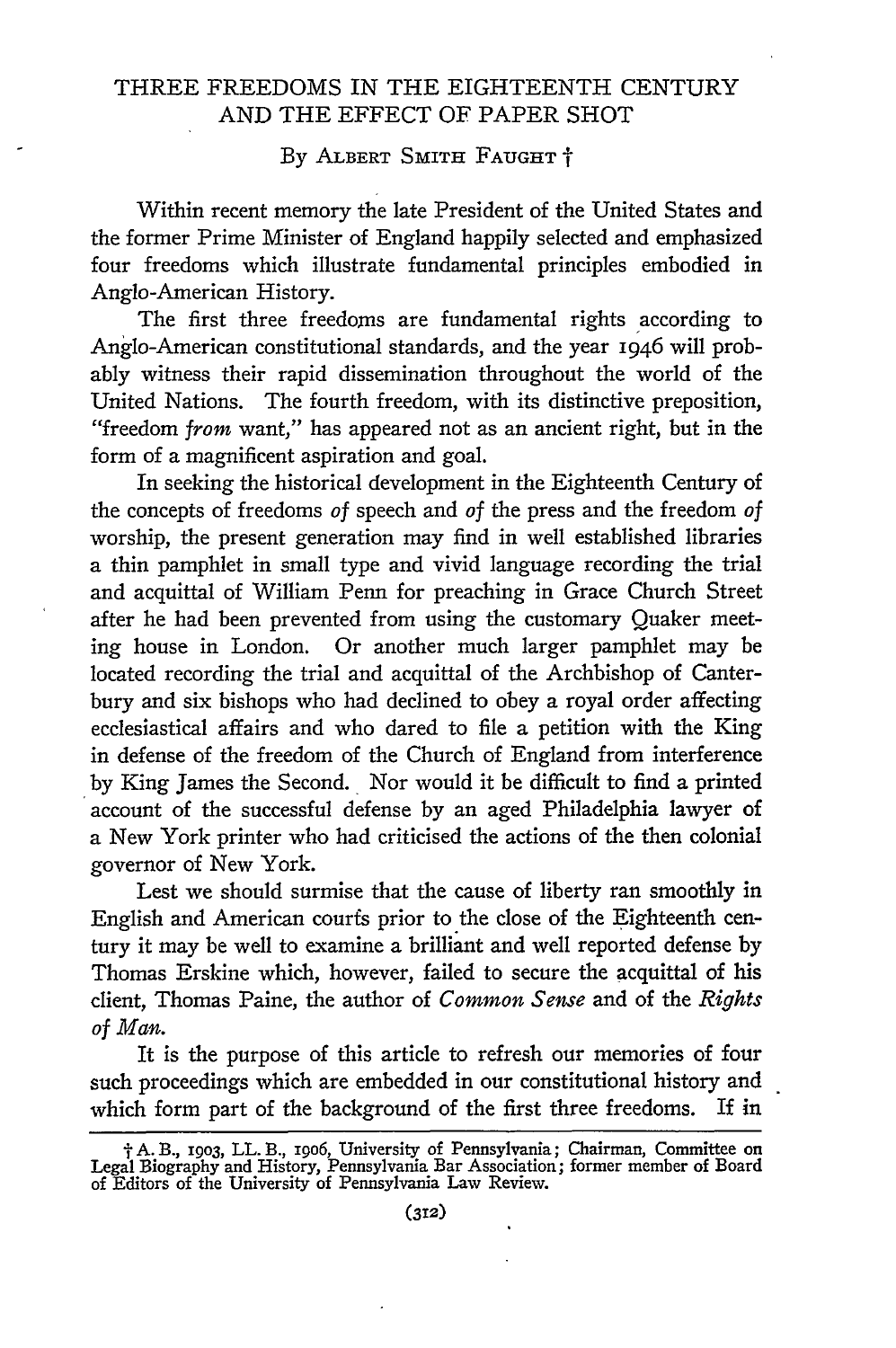any measure we may make easier of understanding the declaration as to three of the four freedoms, this purpose will have been accomplished.

Let us first consider the *Trial of William Penn and William Mead.'*

I

The title page of a pamphlet, printed in the Year 167o, reads in part:

# $\mathtt{THE}$ PEOPLES (ANCIENT) LIBERTIES **(AND JUST) IN THE** TRYAL OF WILLIAM PENN, **AND** WILLIAM MEAD,

at the Session held at the Old Bailey in London, the first, third, fourth and fifth of Sept. *70,* against the most Arbitrary procedure of that Court.

The court consisted of Samuel Starling, the Mayor, John Howel, the Recorder and five Aldermen. Twelve citizens of London served as jurors, and of their names we need remember only that of Edward Bushel. The offense charged was that William Penn "did take upon himself to preach and speak" in Grace Church Street, London on August 14, 167o, and "unlawfully and tumultuously did assemble and congregate" with about **300** persons after they. had been prevented by the City authorities from preaching in the nearby Friends Meeting House.

The mayor and recorder did their best to secure a conviction and to coerce the jury into bringing in a verdict "that the Court will accept; and you shall be lockt up, without Meat, Drink, Fire, and Tobacco; you shall not think thus to abuse the Court."

William Penn protested, "My Jury, who are my Judges, ought not to be thus menaced, their Verdict should be free and not compelled; the Bench ought to wait upon them, but not forestaul them; I do desire that Justice may be done me, and that the arbitrary resolves of the Bench may not be made the measure of my Juries Verdict."

The altercation lasted some time. The wrath of the mayor became directed toward the juror, Edward Bushel: "Sir, you are the cause of this disturbance, and manifestly shew yourself an Abettor of

**I. 2 St. Tr. (3rd** ed. 1742) **61o (0.** B. i67o).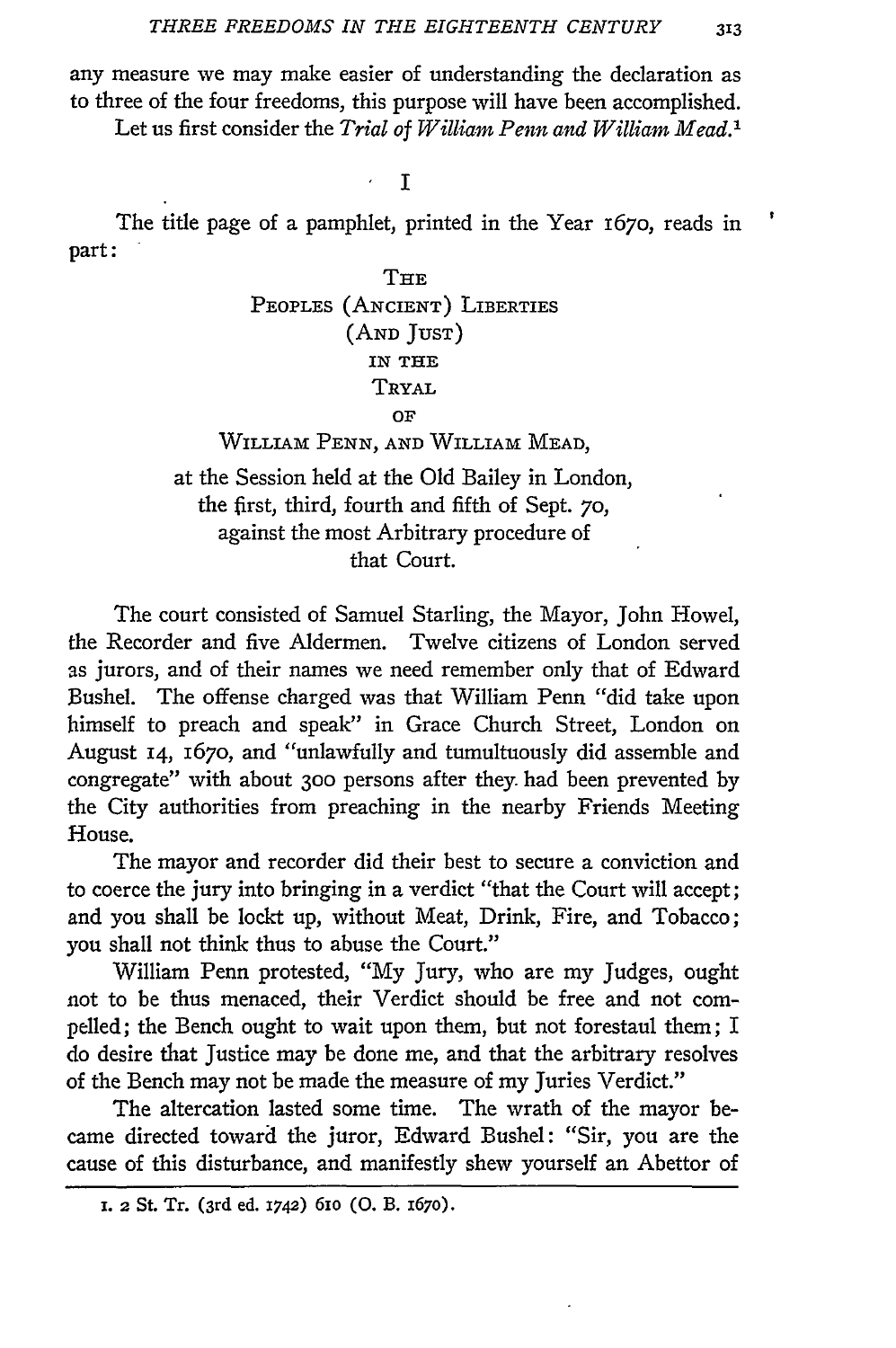Friction. I shall set a mark upon you sir." Alderman John Robinson injected his abuse: "Mr. Bushel, I have known you near this fourteen years; you have thrust yourself upon this Jury, because you think there is some service for you; I tell you, you deserve to be indicted more than any man that hath been brought to the Bar this day." Bushel replied: "No, Sir John, there were three score before me, and I would willingly have got off, but could not."

The verdict of the jury was not guilty as to both defendants. Yet the Recorder was not satisfied: "I am sorry, gentlemen, you have followed your own judgments and opinions, rather than the good and wholesome advice which was given you, . . . but for this the Court fines you forty Marks a man, and imprisonment till paid." So the twelve jurors were led off to Newgate prison.

Edward Bushel refused to pay his fine and procured a writ of habeas corpus to test the legality of the imprisonment. The writ in the same year, 1670, came before the Court of Common Pleas in *Bushel's* case.2

Chief Justice Vaughan, in a long opinion decided that the return of the sheriffs to the writ of habeas corpus was insufficient, and he ordered that the jurors be discharged. The Court took the position that if a criminal court could order the jury to convict or could impose fines for "finding against the direction of the Court" it would simply mean:

"the jury is but a troublesome delay, great charge and of no use in determining right and wrong, and therefore the tryals by them may be better abolished than continued; which were a strange newfound conclusion, after a tryal so celebrated for many hundreds of years." **8**

These proceedings of 167o, and the distinguished and courageous services rendered by William Penn, Edward Bushel and Chief Justice Vaughan establish a definite milestone in the development of the freedom to speak and to preach. It then became an established principle that in criminal proceedings the jurors may not be coerced and that they may themselves decide the facts and bring in a verdict of acquittal.

#### II

Another trial which had an important effect on the freedom of the individual was the *Case of the Seven Bishops,4* wherein the Archbishop

<sup>2.</sup> Vaughan's Reports 135, **124** E. R. ioo6 (C. P. i67o).

*<sup>3.</sup> Id.* at 143, 124 E. R. at IOO.

<sup>4. 3</sup> Mod. 212, **87** t. R. 136, 12 How. St. Tr. 183 (K. B. I688). Cited with ap-proval in Shipworth's Case, L. R. **9 Q.** B. 23o, *236* (1873). A full account of the trial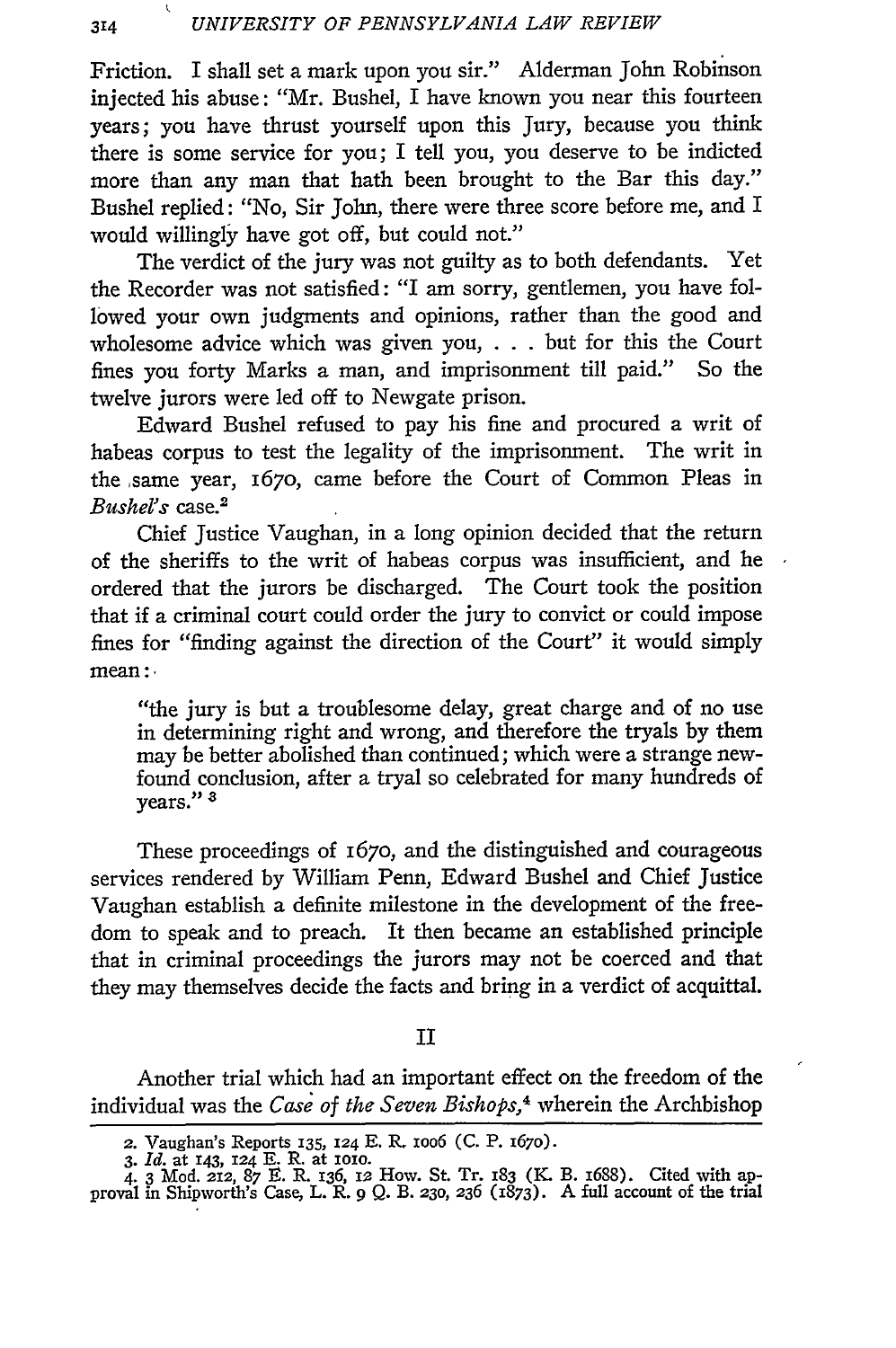of Canterbury and six bishops were tried for libel, in that they had signed a petition and had given it privately to the King protesting against a royal proclamation issued by King James the Second ordering the bishops of the Church of England to distribute and publish in all of the Churches of England a "Declaration for Liberty of Conscience." These seven bishops refused to obey the proclamation, since they disapproved of any royal interference in matters ecclesiastical. Their petition explained that their refusal was "because that Declaration is founded upon such a dispensing Power, as hath been often declared illegal in Parliament."

When the seven bishops were in court under the writ of habeas corpus the Attorney General obtained leave to file an information against them for criminal libel, and upon the filing of a plea of not guilty a delay of two weeks was granted. On June 9, 1688, only about a year before the "glorious Revolution of 1689" the same four judges and a jury proceeded to try the Archbishop of Canterbury and his six co-defendants. The trial lasted a full day, the jurors were locked up for the night, and at ten o'clock the next morning they brought in their verdict of "not guilty," "at which there were several great Shouts in the Court, and throughout the Hall." The Lord Chief Justice gently reprimanded the noisy ones including a "Gentleman of Gray's Inn" whom he recognized but did not name:

"Sir, I am as glad as you can be that my Lords, the Bishops are acquitted, but your Manner of rejoicing here in Court is indecent; you might rejoice in your Chambers or elsewhere, and not here."

Those who have loved liberty in church affairs or who have opposed the use by a king or other autocrat of a power to "dispense" with law, or who have valued the exercise by a jury of the power to decide the facts in criminal libel cases, have through the centuries echoed the joy of the anonymous gentleman from Gray's Inn.

But there is more to the story than any modern court reporter would venture to transcribe, for in an ancient pamphlet **5** the side remarks and colloquies of the judges have been meticulously set down:

"Here Mr. Justice Powel spake aside to the Lord Chief Justice, thus:

"Mr. Justice Powel: My Lord, this is strange Doctrine (that of the Solicitor General) ; Shall not the Subject have liberty to peti-

**5. THE** PROCEEDINGS **AND TRYAL IN THE CASE** OF **TEE SEVEN BISHOPS** (London I689).

may also be found in THE PROCCEDINGS AND TRYAL IN THE CASE OF THE SEVEN<br>BISHOPS (London 1689). The case was heard at Westminster by Sir Robert Wright,<br>the Lord Chief Justice, and Justices Holloway, Powell, and Allybone. Th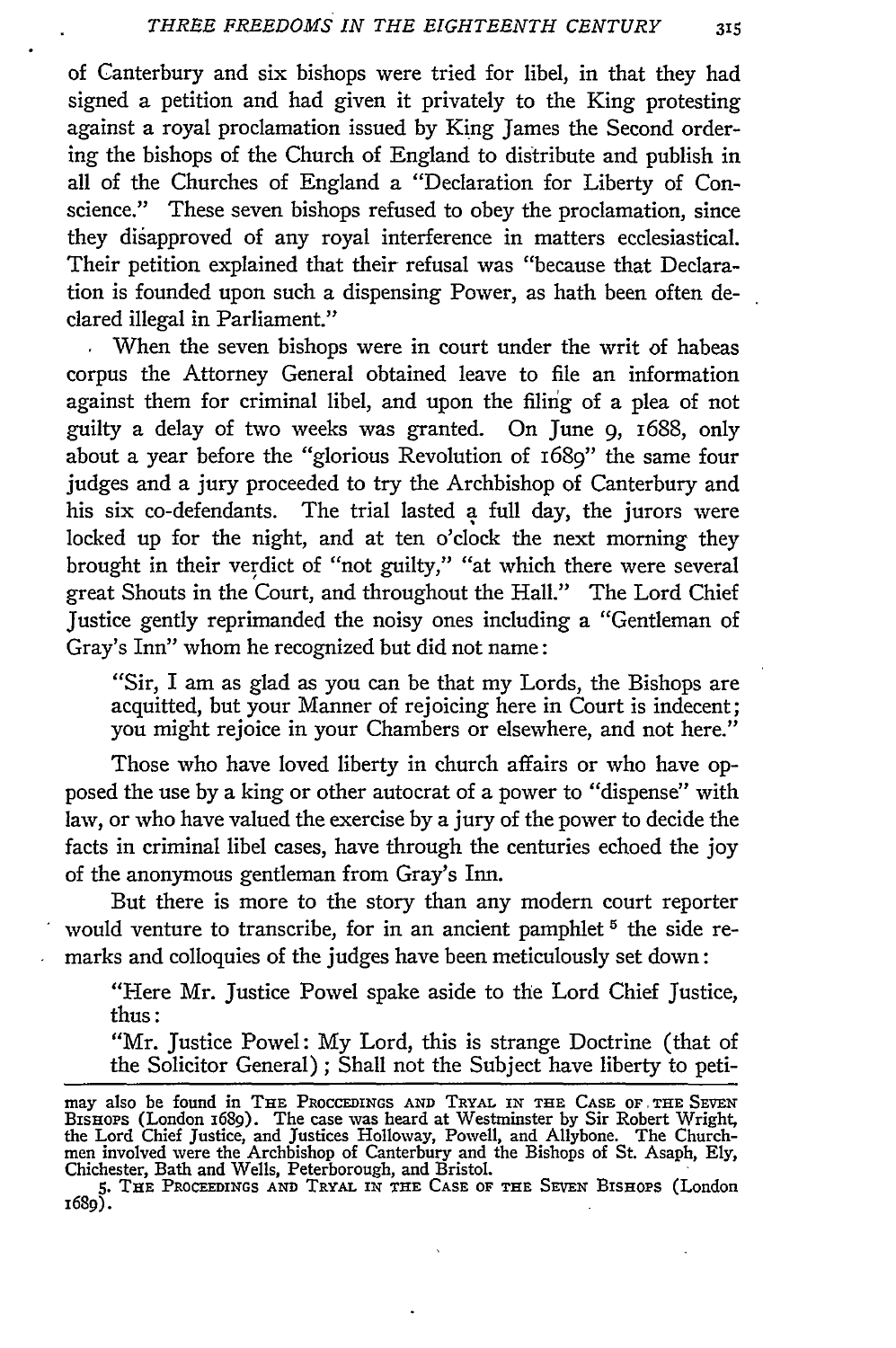tion the-King but in Parliament? If that be law, the Subject is in a miserable Case.

Lord Chief Justice: Brother, let him go, we will hear him out, though I approve not of his position." **6**

Later the same two colleagues whispered to each other:

"Mr. Justice Powel: *My Lord,, this is wide. Mr. Solicitor would impose upon us; let him make out, if he can, that the King has such a (dispensing) Power, and answer the Objections made by the defendant Council.*

Lord Chief Justice: *Brother, impose upon us, he shall not impose upon me, I know not what he may upon you, for my part, I do not believe one Word he says."* **7**

The argument of Serjent Levintz summarizes the position of the defendant bishops:

"They are under a Distress, being commanded to do a thing which they take not to be legal, and they with all humility, by way of Petition, acquaint the King with this Distress of theirs, and pray him, that he will please to give Relief." **<sup>8</sup>**

But the substantial contribution made by defense counsel to the freedom of speech and the power of the jury in libel cases is found in the argument of Sir Robert Sawyer:

"May it please your Lordships and you Gentlemen of the Jury, you have heard this charge which Mr. Attorney (General) has been pleased to make against my Lords the Bishops, that is this, That they did conspire to diminish the Royal Authority and Royal Prerogative, Power, and Government of the King, and to avoid the Order of Council, and in prosecution of this, they did falsely, maliciously, and seditiously make a Libel against the King, under pretence of a Petition, and did publish the same in the King's Presence. . **.** . But the falsity of it, and that it was malicious and seditious are all Mattars of Fact, [which] with submission, they have offered to the Jury no Proof of." 9

The parallel account of this trial,<sup>10</sup> contains some "extracts" from Tanner's MSS, in the Bodleian Library at Oxford, including the warrant for the commitment to the Tower of London, and a letter from John Ince to the Archbishop concerning surveillance of the jurors during the night of deliberation. This letter indicates the rough treatment which was accorded to the jury:

*<sup>6.</sup> Id.* at **388. 7.** *Id.* at **397** (italics supplied). *8. Id.* at **371.** *9. Id.* at **292.** io. **12** How St. Tr. 183.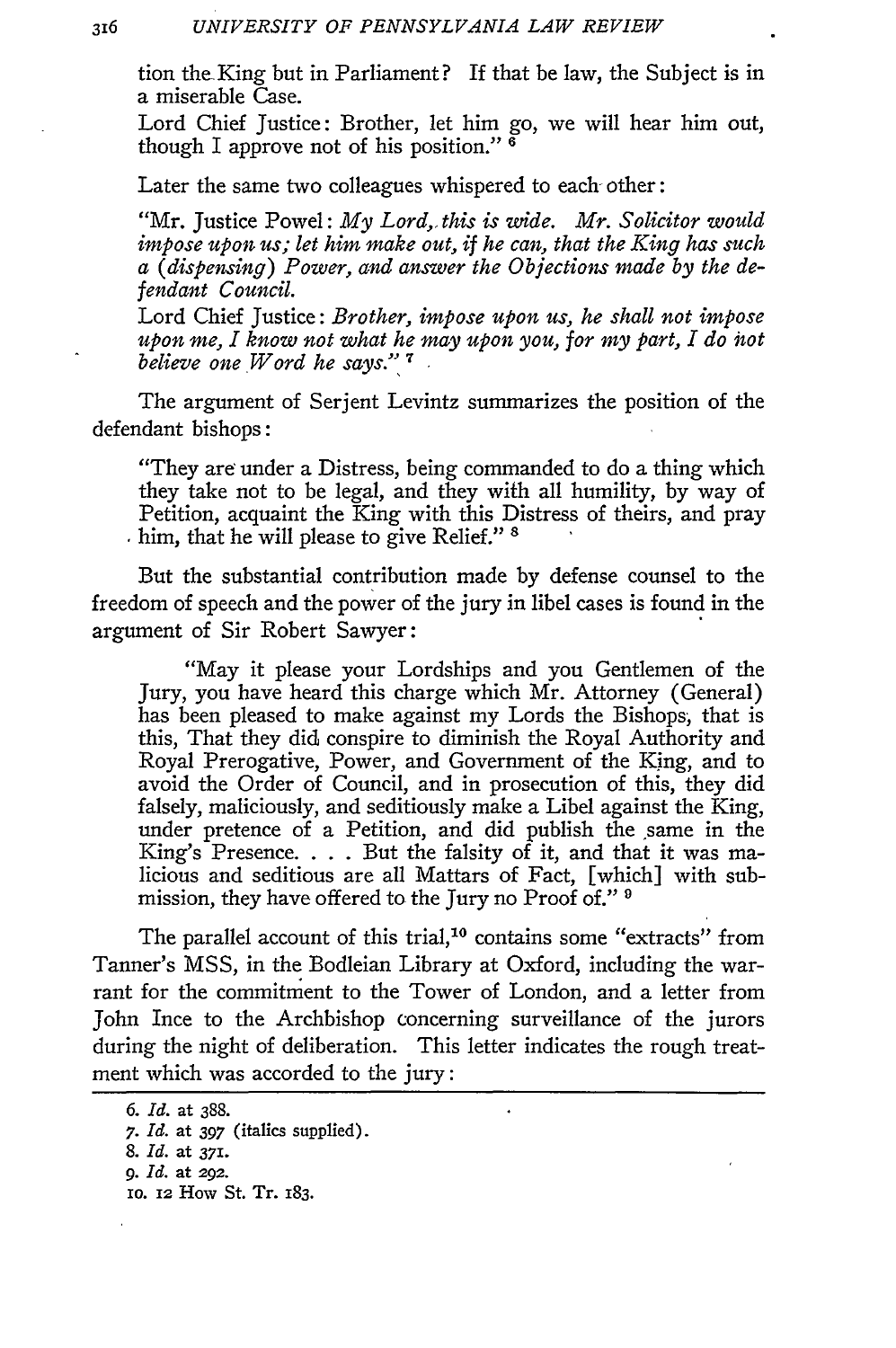"We have watched the jury all night carefully, attending without the door on the stairhead. They have by order been kept all night without fire or candle, bread, drink, tobacco or any other refreshment whatever, save only some basins of water and towels this morning about four.  $\ldots$  I am informed by my servant and Mr. Grange's, that about midnight they were very loud one among another. . . .

#### Jo. Ince

Six o'clock in the morning, June **30,** 1688, at the Bell Tavern, Kingstreet." **11**

The honor roll of those who have labored for the first three freedoms may now be lengthened. Judge Powel may be placed next to Chief Justice Vaughan, while Dr. William Sancroft, who was the Archbishop of Canterbury, may occupy a seat next to William Penn. One lawyer may join them, Sir Robert Sawyer, chief of the array of counsel for the seven bishops. And we must remember the juror, Edward Bushel.

### III

About fifty years later there occurred one of the few American cases which found their way into T. B. Howell's *Complete Collection of State Trials.* It was the trial of John Peter Zenger, a New York printer, for printing and publishing a libel against the government. <sup>12</sup>

The stir in the world created by Andrew Hamilton's achievement of securing an acquittal,<sup>13</sup> after he had been summoned to take the place of able New York counsel, who had been arbitrarily disbarred by Judge de Lancey for challenging the jurisdiction of the court, has not yet subsided.<sup>14</sup>

ii. *Id.* at 473 *et seq.* The same letter explains the then prevalent custom in ac- cordance with which successful defendants would furnish to the jurors a free dinner together with an honorarium of many guineas. The custom arose because jurors were not compensated and often had to travel great distances to attend the trial.

<sup>12.</sup> A partial account of this trial will be found in 17 How. St. Tr. 676. The case was tried at New York on August 4, 1735, before the Hon. James de Lancey, Esq., the Chief Justice of the Province of New York, and the Hon. Esq., Second Judge.

<sup>13.</sup> The importance of the case is made clear by the English editor of 12 How.<br>St. Tr. in a note at p. 676: "This trial . . . published by Mr. Zenger himself, having made a great noise in the world, is here inserted; though by Mr. Hamilton in his speeches are not allowed in the courts here [England] to be law."

**<sup>14.</sup>** See, *e. g.,* THE LIBERTY **OF THE** PRnss, a brochure published in 1934 **by** the Oriole Press, Berkeley Heights, N. J., in which two addresses by Harry Weinberger<br>Esq., of the New York Bar, are printed. These addresses, one delivered before the<br>Philadelphia Law Association and the other before the New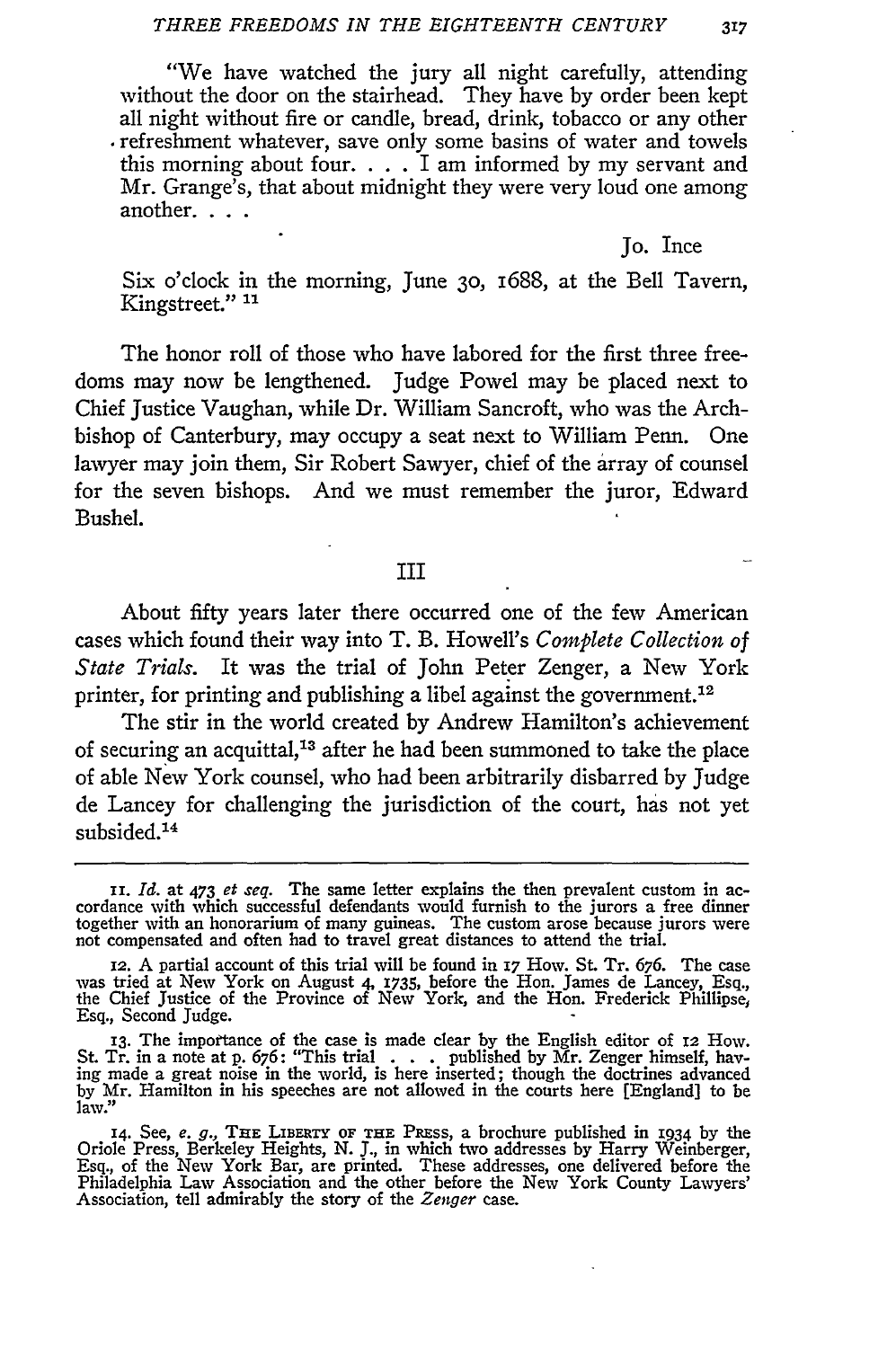Andrew Hamilton's skill <sup>15</sup> gleams through the printed and faded record of the trial. With utmost fairness he referred to the *Case of the Seven Bishops: <sup>1</sup> 6*

"But here it may be said, Sir Robert (Sawyer) was one of the Bishops' counsel, and his argument is not to be allowed for law; but I offer it only to show that we are not the first who have insisted, that to make a writing a libel, it must also be false.  $\ldots$ .

"I mention the words of Justice Powel in the same trial where he says . . . that to make it a libel, it must be false and malicious, and tend to sedition; and declared, as he saw no falsehood or malice in it (the Petition of the bishops) he was of opinion that it was no libel **...**

"If it is objected that the opinion of the other three judges were against him, I answer, that the censures the judgments of these men have undergone, and the approbation Justice Powel's opinion, his judgment and conduct upon that trial, has met with, and the honour he gained to himself for daring to speak truth at such a time, upon such an occasion, and in the reign of such a king, is more than sufficient, in my humble opinion, to warrant our insisting on his judgment as a full authority to our purpose." **<sup>17</sup>**

Hamilton also interpreted the action of the jury in the case of William Penn as deciding both the law and the fact. The jury'accepted these precedents and, for the first time, not merely in America but in Great Britain and her colonies, asserted that in a case for criminal libel the jury were the judges not only of the facts but also of the law itself, thereby strengthening immeasurably the freedoms of the press and of speech.

## IV

The name of Thomas Erskine the lawyer for the defendants in several English cases of criminal libel, must also be added to our projected honor roll. It will be sufficient to mention merely two of the cases in which Erskine aided in the development of the English law of libel and of the freedoms of speech and of the press.<sup>18</sup> The first of these was the *Case of the King, on the Prosecution of William Jones*

 $\overline{I}$ 

**17. 17** How. **St.** Tr. 676, **701.**

18. Other illustrations of Erskine's contribution to the fight for individual freedom of expression may be found in ERSKINE'S SPEECHES (J. L. High's Am. ed. 1876).

<sup>15.</sup> *Ibid.* At the time of the trial Hamilton had already enjoyed a distinguished career at the bar and in politics. In 1712 he became a bencher of Gray's Inn; in 1717<br>he was Attorney General of Pennsylvania; in 1727 he he Philadelphia; and in 1729 he was Speaker of the Pennsylvania Assembly. It is also interesting to note that Hamilton probated the will of William Penn in London in 1726. 16. 3 Mod. 212, **87 E.** R. 136, 12 How. St. Tr. **183** (K. B. 1688).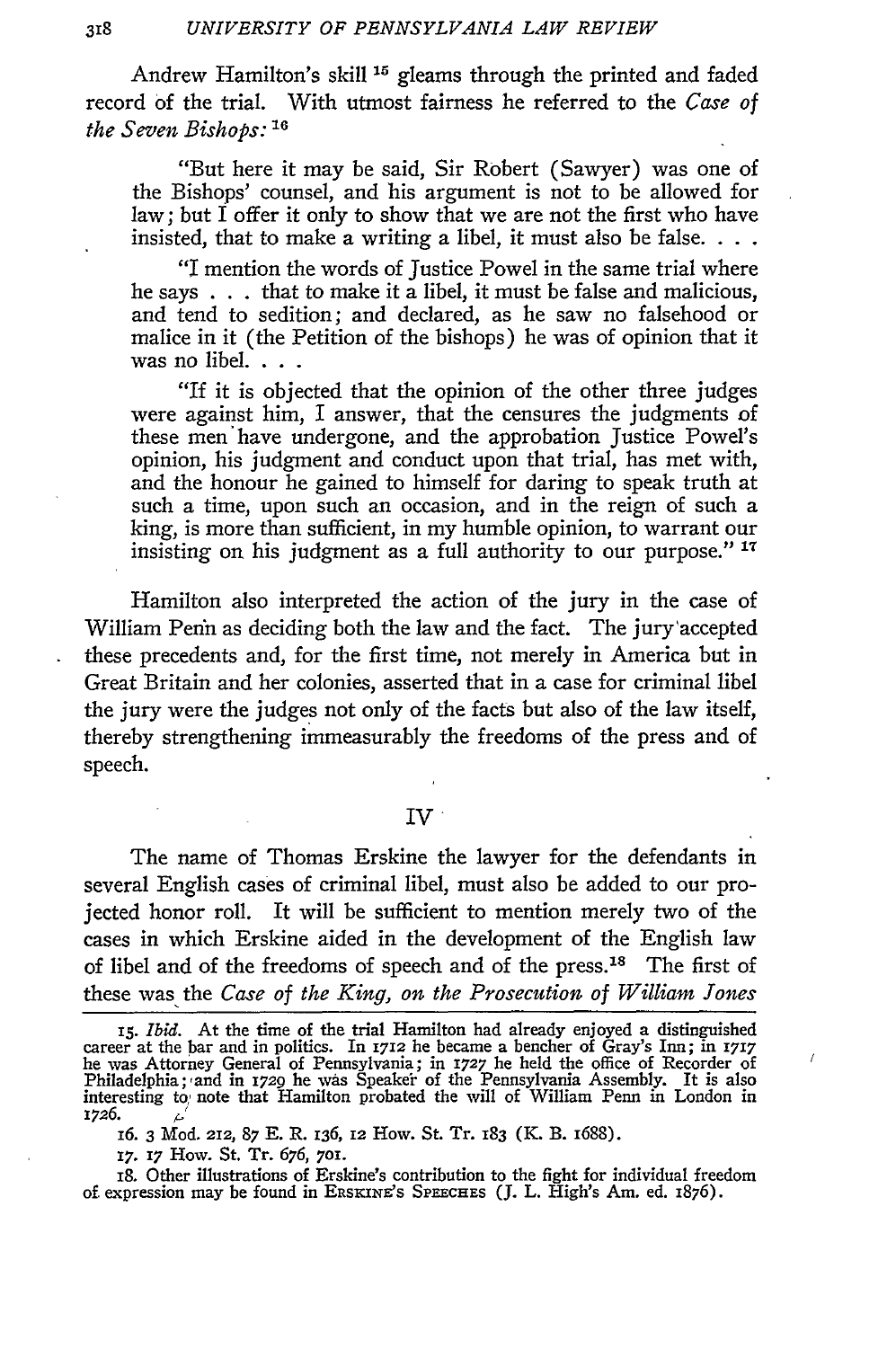*against the Rev. William Davies Shipley, Dean of St. Asaph,19* for a seditious libel.

The Dean was a mild mannered man, but he wrote and had printed a thin pamphlet in which a "gentleman" and a "farmer" discuss the "Principles of Government." He was indicted for "publishing a false, scandalous, and malicious libel . . . to raise seditions and tumults within the kingdom, and to excite his Majesty's subject to attempt, by armed rebellion and violence, to subvert the state and constitution of the nation."

The jury brought in a verdict of "guilty of publishing only." This the court did not like, particularly the addition of the word "only." A long colloquy among the Court and Mr. Erskine and individual jurors took place which concluded with the comment by the presiding judge: "The verdict was as clear as could be, they only wanted it to be confounded." **<sup>20</sup>**

"Confounded" it was, for Erskine moved that the verdict be set aside and a new trial granted because of the misdirection of the judge. Lord Mansfield in the King's Bench refused this motion. But Erskine's efforts were not wasted, $21$  and on his motion in arrest of judgment the proceeding ended in victory for the defendant, for the King's Bench decided that the indictment was defective in that "there were no averments to point the application of the paper as a libel on the king and government, and the dean was therefore. finally discharged from the prosecution." **<sup>22</sup>**

Nevertheless Erskine failed to establish in English law the results attained by Andrew Hamilton in America. The publicity of the case of the Dean of St. Asaph was, however, sufficient to help secure the passage of the Fox Libel law 'which, by legislative fiat promptly brought the English law into accord with the rule established in America in the *Zenger* case. Lord Erskine apparently did not mention this American precedent in any of his arguments.

Let us turn to the remaining case in the series which, prior to 1795, established with some firmness the freedom of speech and of the

**<sup>19.</sup>** 4 Doug. K. B. *73,* **99** E. R. 774, **21** How St. Tr. 847 (K. B. 1784). The case was heard by Hon. Lloyd Kenyon, Chief Justice at Wrexham, in the County of Den-<br>bigh. See also I ERSKINE's SPEECHES, *op. cit. supra* note 18, at 156.<br>20. 21 How St. Tr. 847, 955.

<sup>21.</sup> I ERSKINE's SPEECHES, *'op. cit. supra* note 18, at 404: "Although the Court was unanimous in discharging the rule, Mr. Justice Willes, in delivering his opinion sanctioned by his authority Mr. Erskine's argument, that upon a plea of not guilty, or upon the general issue on an indictment or information for a libel, the jury had not only the power, but a constitutional right, to exa or innocence of the paper charged as a libel; . . . the jury might upon such exam- ination acquit the defendant generally, though in opposition to the directions of the judge, without rendering themselves liable either to attaint, fine, or imprisonment, and that such verdict or deliverance could in no way be set aside by this court." 22. **21** How. St. Tr. 847, io44.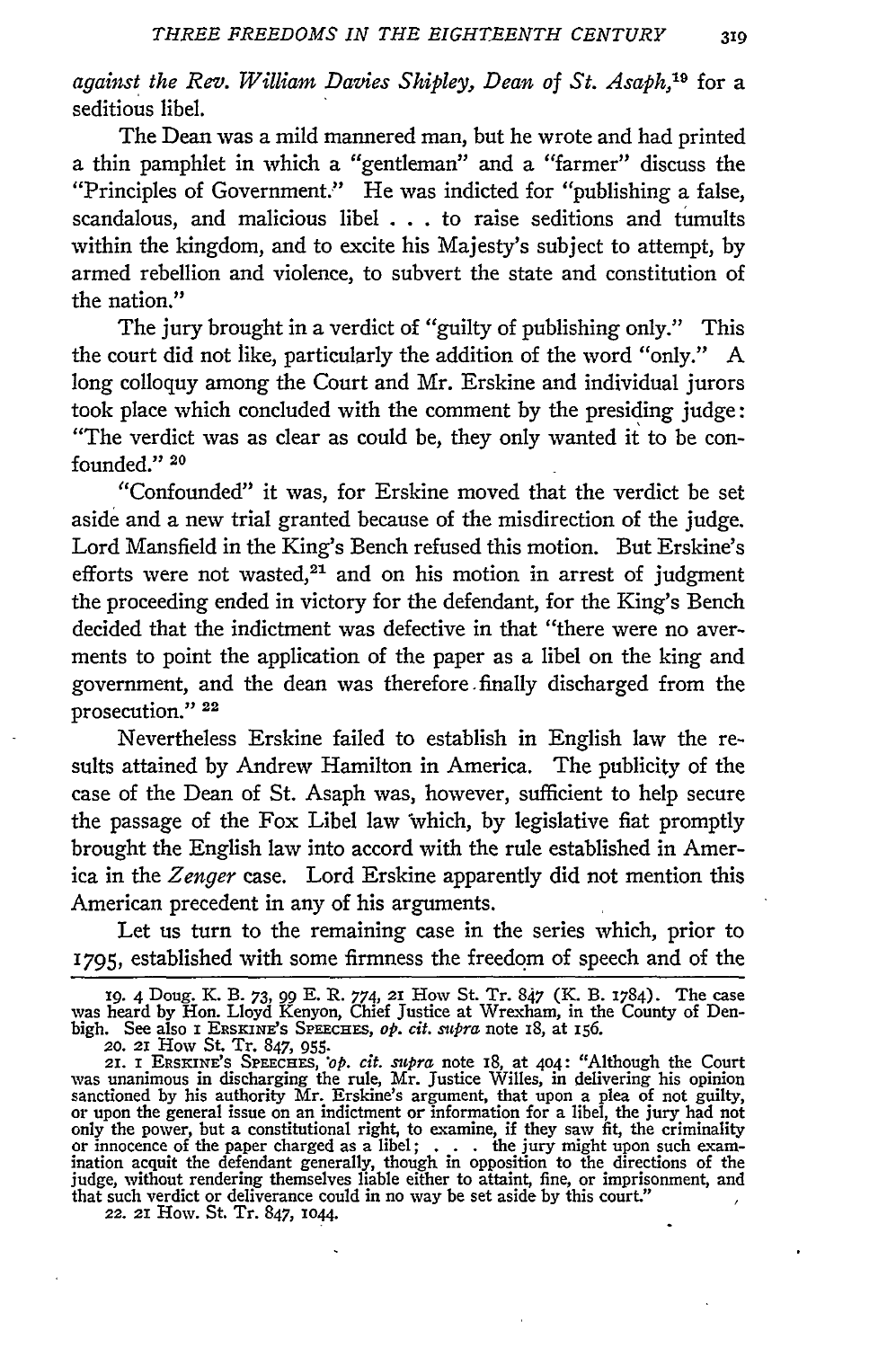press. It will be recalled that Thomas Paine was an American patriot who in the dark days of the Revolution stirred men's souls with his inspiring pamphlets, the best known of which was *Common Sense.* With the close of that War he played a minor role in the French Revolution. Then in England, he published the first part of *The Rights of Man.* It passed unnoticed by the public authorities. When the second part appeared the Attorney General filed an information against Paine, and Mr. Erskine was roundly criticized for undertaking his defense of the suspected American.

So Paine was tried by a special jury in the Court of King's Bench in the Guildhall on the 18th of December, 1792, before Lord Kenyon.<sup>23</sup>

This was the first important case to be tried after the passage of the Fox Libel law which clearly gave the jury the power to decide the law as well as the facts in a libel case. After quoting from Hume and Locke, Mr. Erskine, in his address to the jury, stated that even before the passage of this law he had maintained the right of a jury to pass on both facts and law in libel proceedings.

"Yet, I have lived to see it resolved, by an almost unanimous vote of the whole Parliament of England, that I had a long time been in the right." **24**

Two of Erskine's quotations are of lasting significance. He attributed to Lord Chesterfield the following profound observation:

"Let us consider, my Lords, that arbitrary power has seldom or never been introduced into a country at once. It must be introduced by slow degrees, and as it were step by step, lest the people should see it approach. The barriers and fences of the people's liberty must be plucked up one by one, and some plausible pretense must be found for removing or hoodwinking, one after another, those sentries who are posted by the constitution of a free country, for warning the people of their danger. . **.** . The stage, my Lords, and the press, are two of our sentries." **<sup>25</sup>**

After concluding that "the press must be free" Mr. Erskine adverted to the temporary suppression by Cromwell of Harrington's *Oceana:*

"The Oceana was afterwards restored on her petition (the daughter of Harrington); Cromwell answering with the sagacity of a sound politician: 'Let him have his book: if my government

**<sup>23.</sup>** For a full account of the trial see **THE WHOLE** PROCEEDINGS **ON THE TRIAL** OF **AN INFORMATION** AGAINST **THOMAS PAINE** (2d ed., London 1793). This record of the case is a reprint of the transcript of the trial taken in shorthand by one Joseph Gurney.

*<sup>24.</sup> Id.* at **p. 154. 25.** *Id.* at **pp.** *165, 166.*